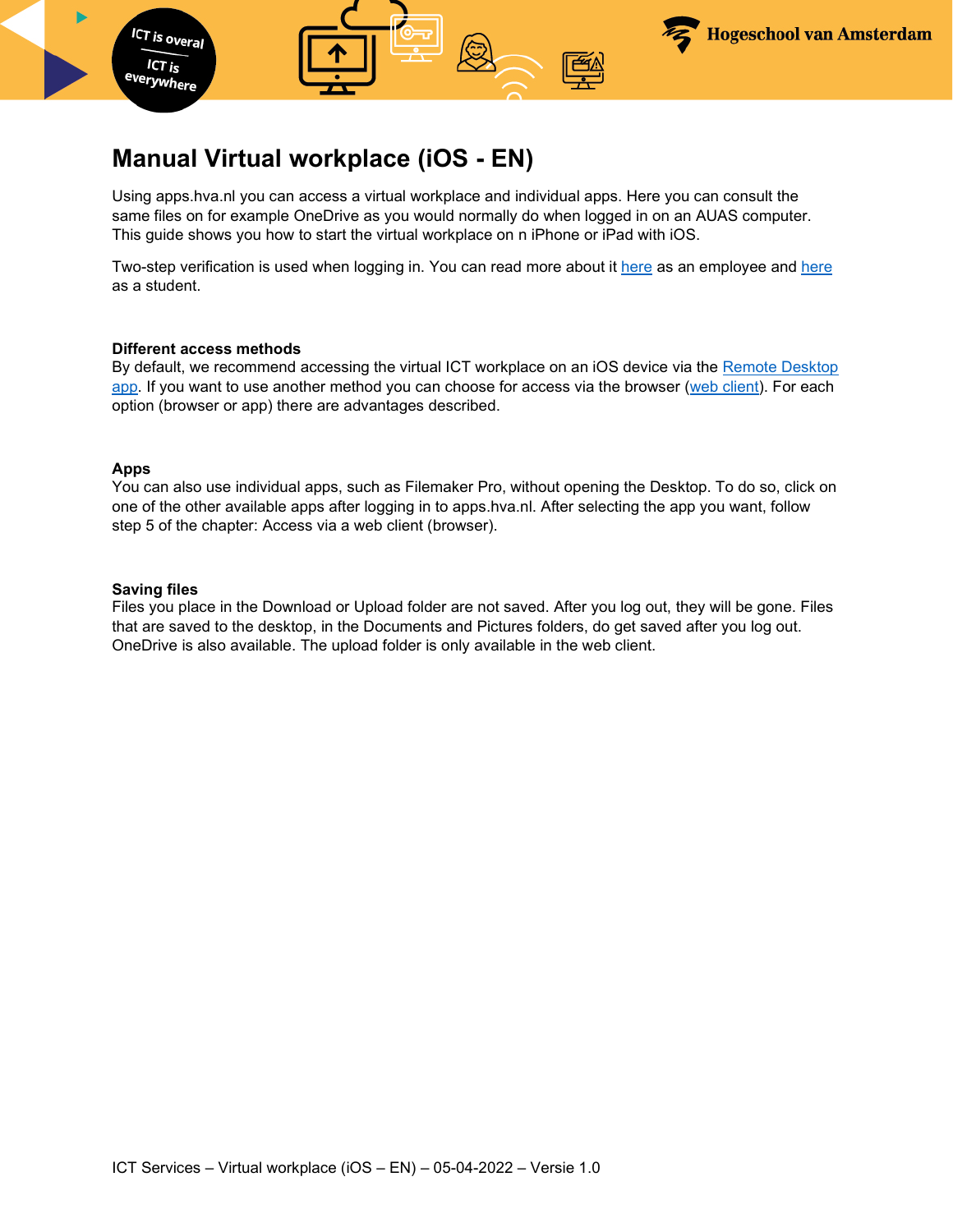

## **Benefits per client**

For devices with iOS, you can use two different clients, each with its own characteristics and benefits.

#### **Access via the Remote Desktop app**

- Installation
	- Installation takes place via the App Store.
- Local files
	- You can set access to local files.
- This option is easier to use.

#### **Access via a web client (browser)**

- Installation
	- No installation is required. It works from the browser for any operating system and is quickly accessible. The link is: https://apps.hva.nl/
- Local files
	- Access to local disks is limited from the virtual ICT workplace environment. This is done per file via the Upload button. The file that you upload from your own workstation via this button ends up in the Upload folder.
	- Caution! The contents of the Upload folder are not saved when you log out.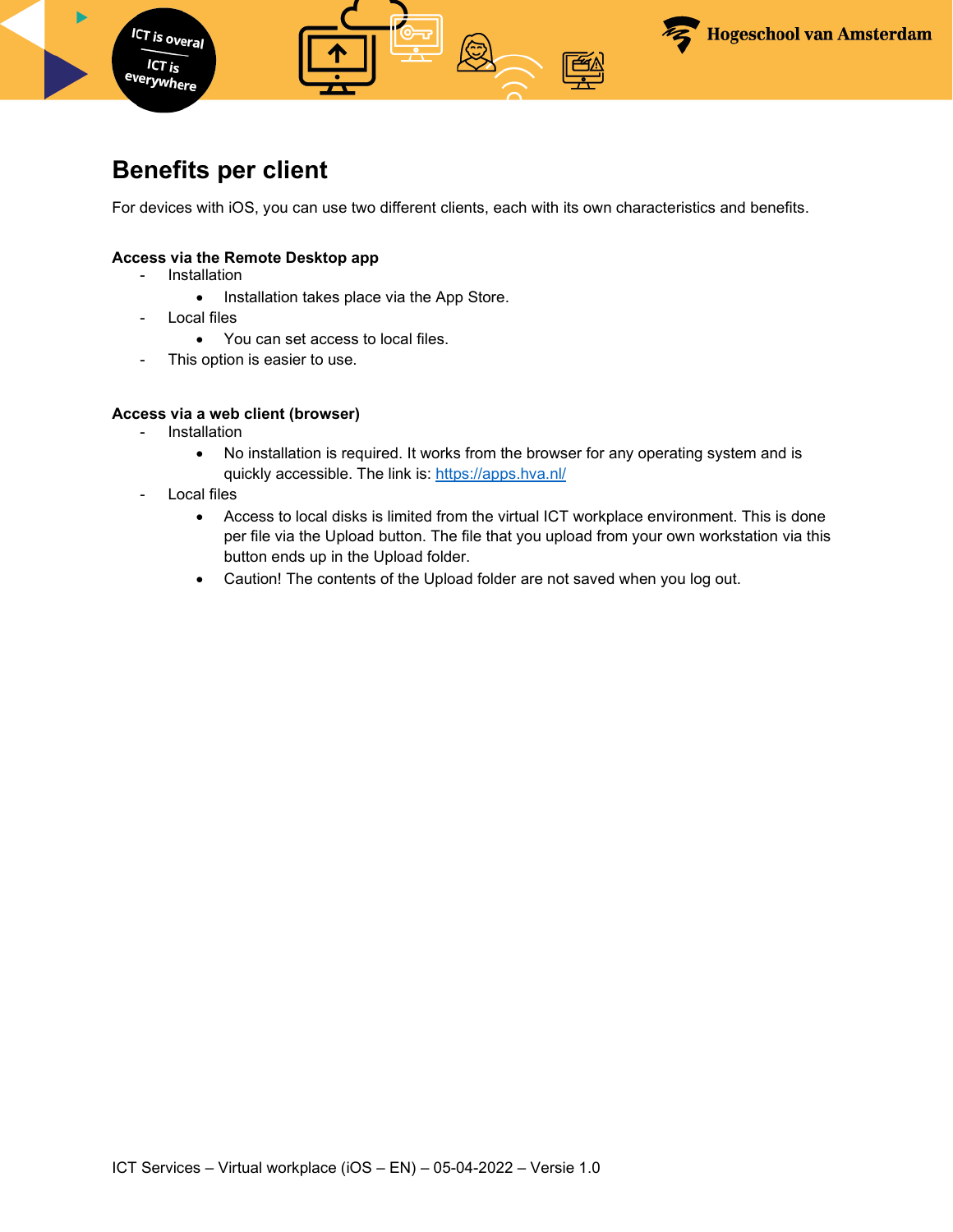

### <span id="page-2-0"></span>**Access via the Remote Desktop app**

1. Open the **App Store** and search for **Remote Desktop**. Next, choose **Get.**

| 11:18<br>пT                     |        |
|---------------------------------|--------|
| $Q$ remote desktop<br>X)        | Cancel |
| Microsoft Remote De             |        |
| Work from anywhere<br>★★★☆☆ 107 |        |

2. Press **Install**.



3. When the app is installed, you can press **Open**.



4. The app now asks for access to, for example, camera, microphone and/or Bluetooth. If you want to give access, choose **OK** or **Continue**.

5. Choose **Workspaces.**



6. Press the **plus icon** and choose **Add Workspace**.



7. Enter the following **Workspace URL** and select **Next**. [https://rdweb.wvd.microsoft.com](https://rdweb.wvd.microsoft.com/)



8. Enter your AUAS email address and choose **Next**.

| Microsoft                  |
|----------------------------|
| Sign in                    |
| @hva.nl                    |
| Can't access your account? |
|                            |
| <b>Next</b>                |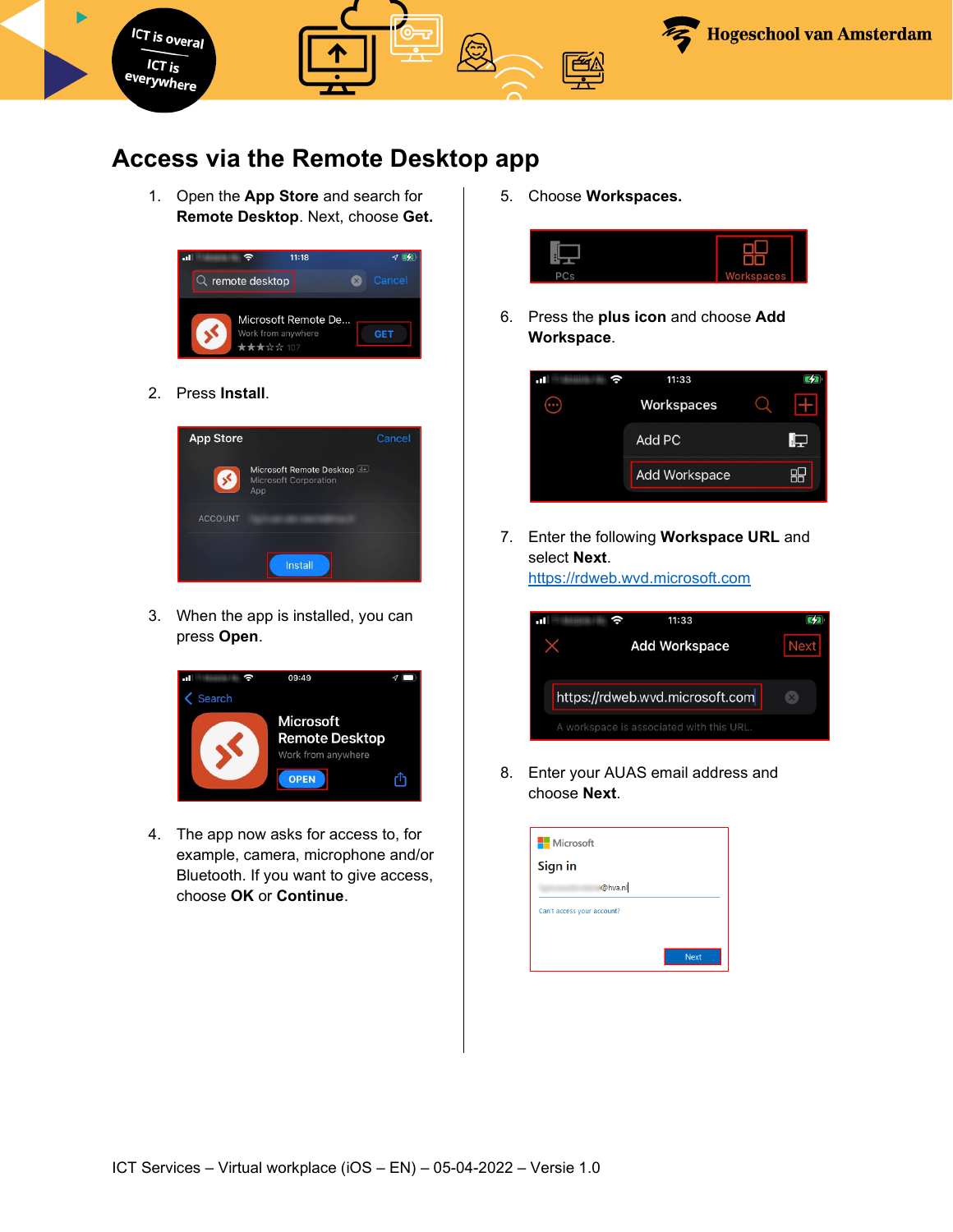

9. Enter your **password** here and choose **Sign in**.



10. You now need to approve the request. Go to your mobile device and approve the sign in request.



11. Choose the **Desktop** icon to open the virtual workspace.



12. You will be asked to log in again. Enter the **password** for your AUAS ID and click **Continue**.



13. The virtual workstation is now loading.



14. You are now logged in and you can get started with the AUAS virtual workspace.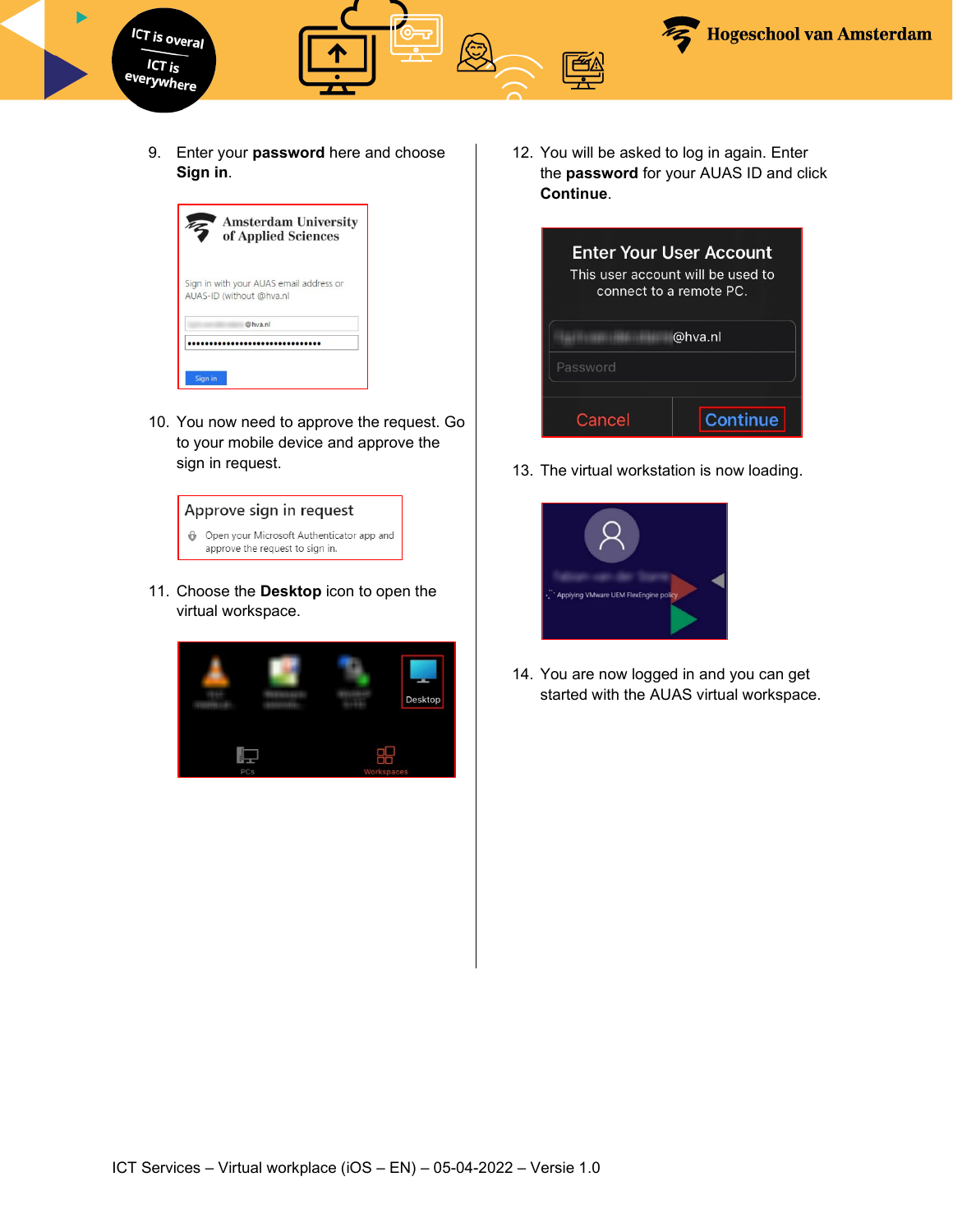

### <span id="page-4-0"></span>**Access via a web client (browser)**

1. Open a **browser** (such as Safari) and go to [https://apps.hva.nl.](https://apps.hva.nl/) Enter your AUAS email address and choose **Next**.

| <b>Nicrosoft</b>           |             |
|----------------------------|-------------|
| Sign in                    |             |
| @hva.nl                    |             |
| Can't access your account? |             |
|                            |             |
|                            | <b>Next</b> |

2. Enter your **password** here and choose **Sign in**.

| Sign in with your AUAS email address or<br>AUAS-ID (without @hva.nl |  |
|---------------------------------------------------------------------|--|
| @hva.nl                                                             |  |
|                                                                     |  |
| Sign in                                                             |  |

3. You now need to approve the request. Go to your mobile device and approve the sign in request.



4. Click on the **Desktop** icon to open the virtual workspace.



5. Choose which resources you want to give access to and click **Allow**.



6. You will be asked to log in again. Enter the **password** for your AUAS ID and choose **Submit**.



7. The virtual workstation is now loading.



8. You are now logged in and you can get started with the AUAS virtual workspace.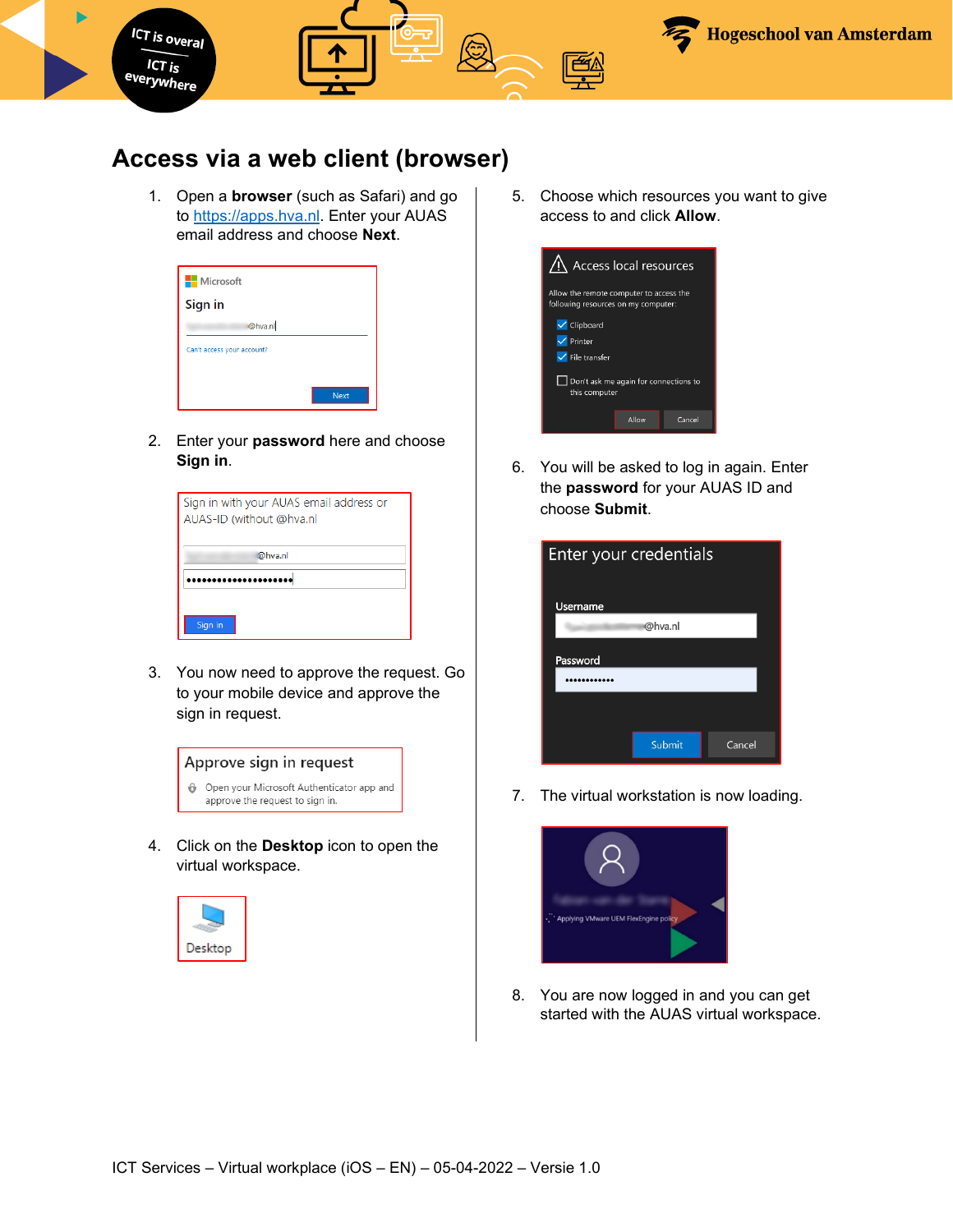

## **Upload local files with the web client**

- 1. Log into the Virtual ICT workplace using this method.
- 2. Click the **Upload button** at the top right**.**



- 3. Select the desired file and choose **Open**.
- 4. Open the **File Explorer** via the icon on the desktop.



5. Click on **Remote Desktop Virtual Drive on RDWebClient.** 



6. Open the **Uploads** folder.



7. The uploaded file can be found here.

*Caution! The contents of the Upload folder will not be saved when you log out.*